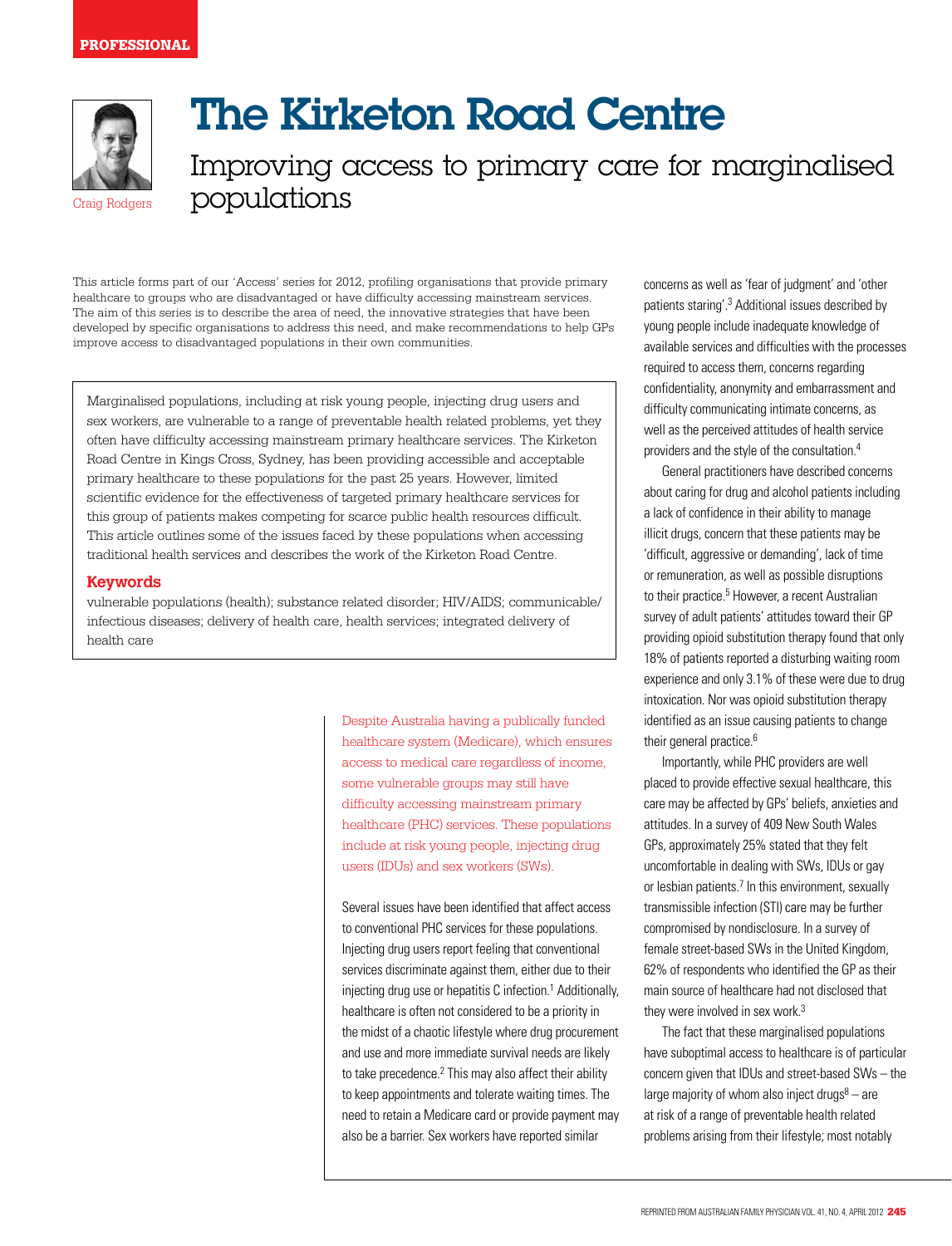blood borne infections including HIV and hepatitis B and C from sharing injecting equipment. They are also at risk of STIs such as gonorrhoea and chlamydia, which if untreated may lead to pelvic inflammatory disease and infertility.9

Injectors are also at risk of injecting-related injuries and diseases associated with nonsterile injecting practices. These include abscesses, skin infections, cellulitis, thrombosis, septicaemia and endocarditis.10 The drugs themselves may also have harmful effects such as psychostimulant induced psychosis and opioid overdose related organ damage and death due to central nervous system depression.<sup>11</sup>

Despite these issues, there is little published evidence to direct what type of service model is best suited to serve the health needs of these populations. A recent review concluded that there was insufficient evidence for the effectiveness of many IDU targeted PHC services to inform health service planning. This was attributed to the heterogeneity of both the PHC services studied and the types of studies undertaken.<sup>11</sup> Van Beek<sup>12</sup> highlighted other reasons for a dearth of research in this area including complex methodological challenges and the fact that PHC services serving these populations are rarely funded to undertake rigorous service evaluation. However, this paper also argued that the lack of high level research evidence should not be equated to ineffectiveness and should not detract from the essential activities that many PHC services deliver to these vulnerable populations.12

# **The Kirketon Road Centre**

The Kirketon Road Centre (KRC) in Kings Cross, Sydney (New South Wales), is an integrated PHC service that provides comprehensive care to at risk young people, IDUs and SWs across the wide range of health and social welfare needs of these patients<sup>13</sup> (*Table 1*). The KRC was established in 1987 as a result of a recommendation of the Select Committee of the Legislative Assembly on Prostitution, Parliament of New South Wales, whose findings were published in the Rogan Report in 1986.14 The committee recognised that existing STI clinics were 'not well adapted to the needs of prostitutes and may in fact be avoided' and suggested that '… these problems could be overcome by establishing a centre with more flexible outreach and 'drop in' services that would

be fully accessible and acceptable to sex workers'.

 Under the banner of 'health for all', the KRC has adopted the principles of PHC outlined in the Declaration of Alma-Ata including a focus on acceptability, accessibility, affordability and equity in healthcare provision.<sup>15</sup> The centre has a population focus rather than a disease-specific focus, which was considered to be in keeping with a holistic approach and KRC's public health objective of preventing and treating HIV/AIDS and other transmissible infections in the at risk target population.

To ensure access in a setting when sensitive and often illicit behaviours need to be recorded in medical files, the KRC operates outside of the Medicare arrangement and uses an anonymous registration system that does not require verification of personal identification. This system ensures confidentiality of client consultations to a level beyond the standard confidentiality of health information requirements in Australia.

In order to encourage access for our target population, the clinic has a nonidentifying service name and innocuous street frontage (Figure 1) and maintains a warm, nonclinical service atmosphere.<sup>13</sup> The clinic operates within a harm reduction framework where clients' lifestyle choices are respected. While clients are not necessarily required to address their level of drug consumption, great emphasis is placed on informing clients of the risks inherent in their lifestyle and how to reduce the potential harms associated with these choices.13

To date, KRC has registered close to 40 000 individual clients. In the past 12 months, 22% of occasions of service at the clinic were with at risk young people, 57% with IDUs and 40% with Figure 1. Kirketon Road Centre

## Table 1. Clinical services at KRC

- • Assessment and management of general health issues
- HIV antibody testing/pre- and post-test discussion
- HIV/AIDS medical management and counselling
- Hepatitis A and B testing and vaccination
- Hepatitis C testing, monitoring and treatment
- Healthy liver clinic with specialised hepatitis service
- Sexual health testing and management of STIs
- Sex worker information and check-ups

SWs. The centre sees up to 70 clients per day for issues that include sexual health (34%), drug and alcohol (14%), HIV and hepatitis (9%), counselling/ psychosocial services (25%) and general medical care (18%). The KRC also dispenses methadone treatment to about 60 IDUs per day and sterile injecting equipment (through its needle and syringe program) to about 100 IDUs per day.

## **Improving access**

While there will always be a need for targeted services such as the KRC in locations like Sydney's Kings Cross, GPs are well placed to address many of the health needs of similar vulnerable populations.

## **Providing vital clinical services**

General practitioners can provide vital clinical services to at risk young people, IDUs and SWs including opportunistic HIV and hepatitis B and C testing as well as hepatitis B vaccination, testing for STIs such as gonorrhoea and chlamydia and advice on cervical screening and contraception. In addition, GPs are often the first contact for entry into drug treatment programs. Therefore, it is useful



- • Women's health checks, including Pap tests and breast examinations
- Contraception, pregnancy testing and advice
- Drug and alcohol counselling. assessment and referral
- Crisis intervention/support and counselling for emotional issues
- Housing, social security and welfare information and assistance
- Podiatry clinic
- • Methadone access program incorporating case management
- Needle and syringe program
- Outreach program, street van and bus